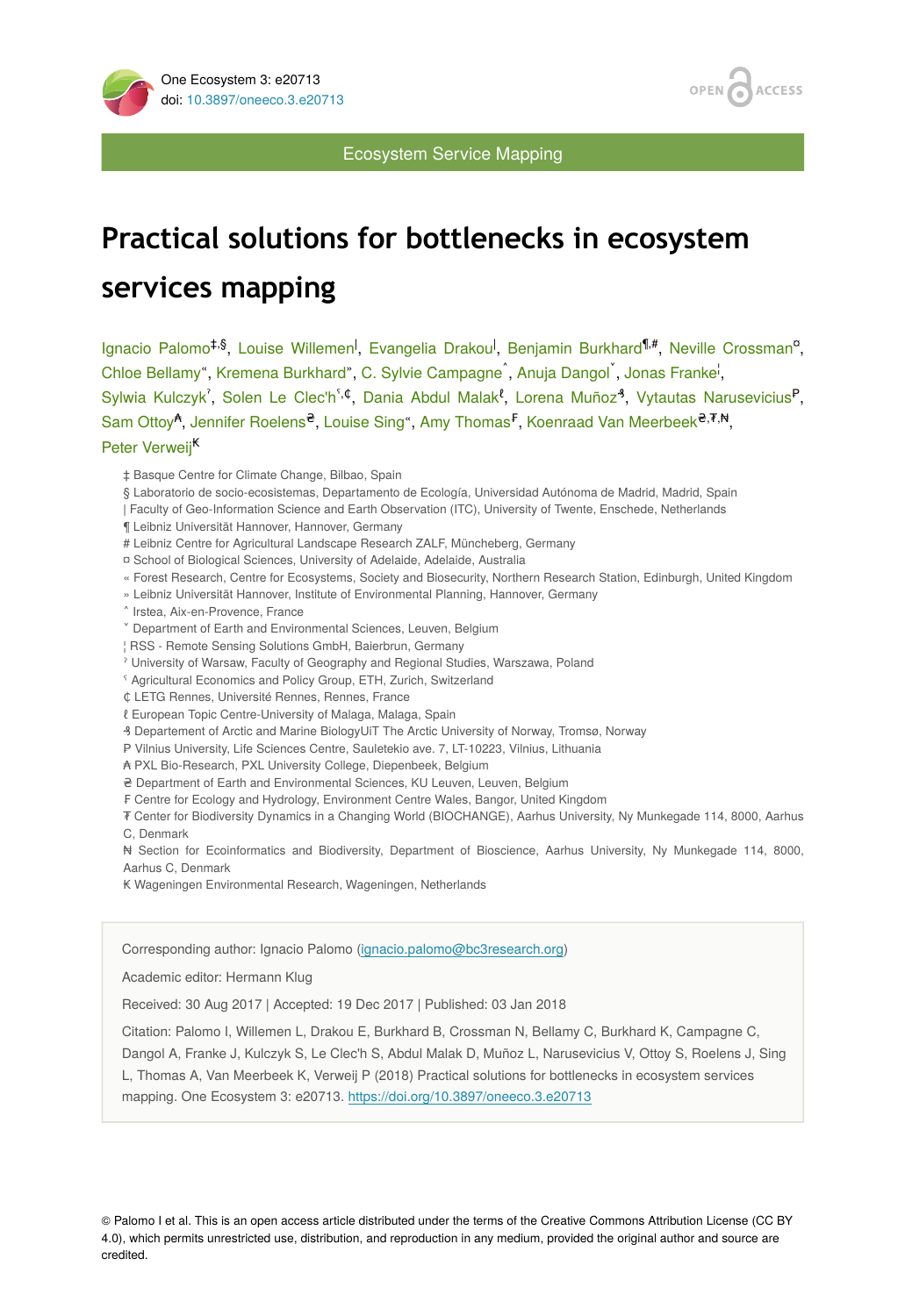# **Abstract**

### **Background**

Ecosystem services (ES) mapping is becoming mainstream in many sustainability assessments, but its impact on real world decision-making is still limited. Robustness, enduser relevance and transparency have been identified as key attributes needed for effective ES mapping. However, these requirements are not always met due to multiple challenges, referred to here as *bottlenecks*, that scientists, practitioners, policy makers and users from other public and private sectors encounter along the mapping process.

### **New information**

A selection of commonly encountered ES mapping bottlenecks that relate to seven themes: i) map-maker map-user interaction; ii) nomenclature and ontologies; iii) skills and background; iv) data and maps availability; v) methods-selection; vi) technical difficulties; and vii) over-simplification of mapping process/output. The authors synthesise the variety of solutions already applied by map-makers and map-users to mitigate or cope with these bottlenecks and discuss the emerging trade-offs amongst different solutions. Tackling the bottlenecks described here is a crucial first step towards more effective ES mapping, which can in turn ensure the adequate impact of ES mapping in decision-making.

# **Keywords**

Ecosystem services, mapping, solutions, spatial analysis, sustainability.

## **Introduction**

Mapping has become one of the most prolific fields within ecosystem service (ES) science (Crossman et al. 2013; Klein et al. 2016). Robustness, end-user relevance and transparency have been identified as key requirements of ES maps (Willemen et al. 2015b). However, ES maps and mapping processes often fall short in meeting these requirements, limiting the impact of ES science (Root-Bernstein and Jaksic 2017). ES mapping is a complex process that presents several challenges ranging from data availability aspects to integration of mapping outputs in decision-making (Burkhard and Maes 2017). These challenges, referred to here as bottlenecks, need to be solved to leverage the impact of ES mapping and in consequence, the implementation of the ES science in decision-making as a whole.

ES mapping has received much attention because it provides a clear link between ES and spatial planning (Albert et al. 2016). This attention in research and practice is expected to increase, given, for example, the explicit demand from the EU Biodiversity Strategy to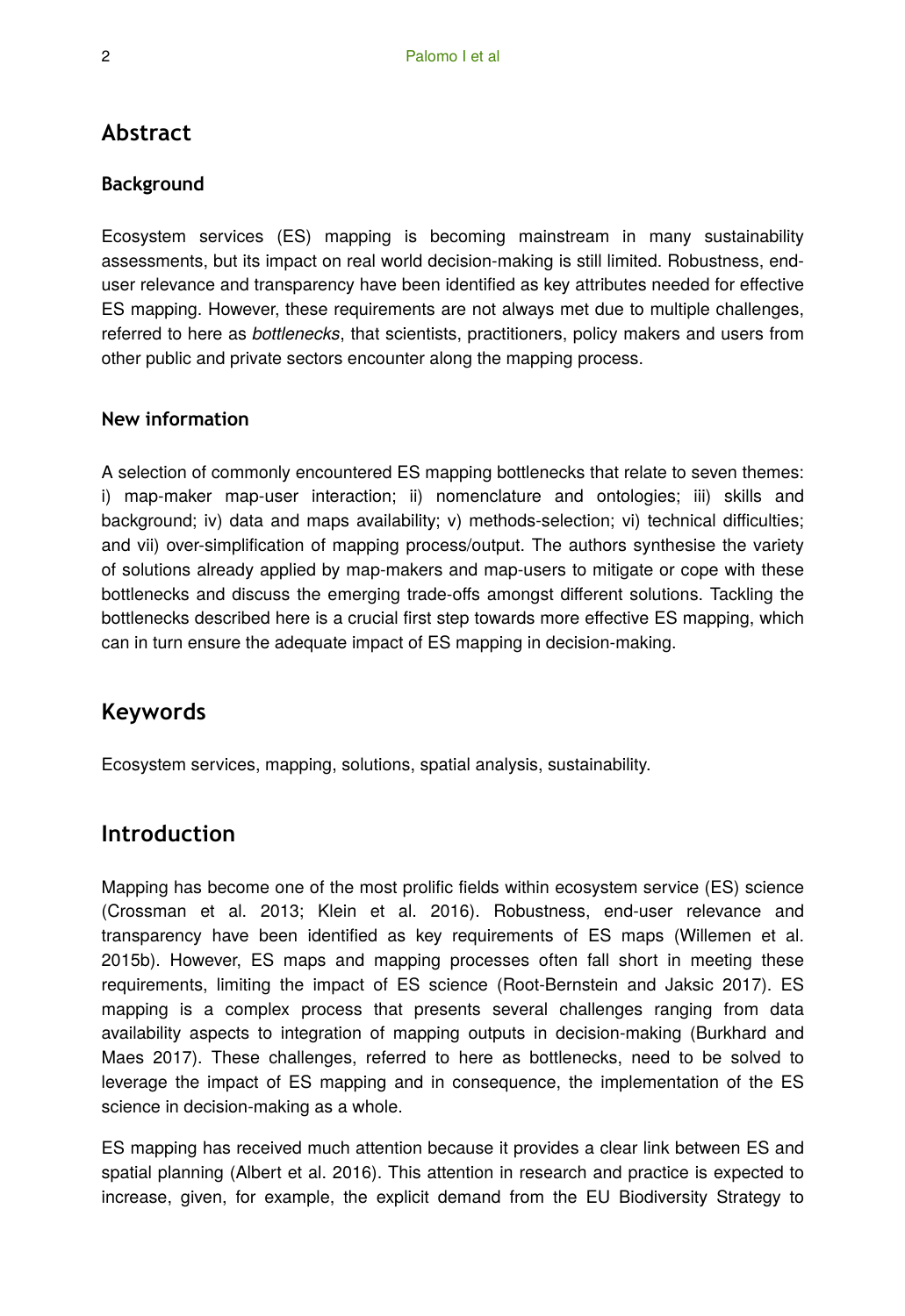Member States to evaluate and map ES (Target 2 - Action 5) (Maes et al. 2016) and the upcoming environmental accounting (e.g. SEEA EEA). Given the increased importance of ES mapping, the aim of this paper is to present the most widespread ES mapping challenges and potential solutions. Specific objectives are: (i) to provide an overview of the most widespread bottlenecks in ES mapping; and (ii) to point to possible solutions for mapmakers and map-users that have been successfully implemented. This can help ES mappers and map-users to find ways around challenges and to improve the utility of ES maps for sustainable decision-making.

### **Materials and Methods**

#### **Methods**

This paper is based on the results of 19 semi-structured questionnaires and the work presented in the thematic session on mapping ES "Solving practical bottlenecks in ecosystem service mapping" that took place during the European Ecosystem Services Partnership (ESP) Conference in Antwerp in 2016. During the thematic session, presenters were asked to discuss their challenges and solutions during the ES mapping processes in which they had participated before and a broad range of ES mapping bottlenecks and practical solutions were covered. After the conference, which included 12 presentations, a semi-structured questionnaire was designed and distributed to the session participants and other ecosystem service mappers and maps-users to collect information on mapping bottlenecks and potential solutions. The questionnaire had three main sections: i) Mapping purpose; ii) Description of the bottleneck faced; iii) How the bottleneck was solved.

### **Results**

The questionnaire results included bottlenecks faced during ES mapping exercises covering all ecosystem service categories, and multiple spatial scales from local to national, continental and global. Bottlenecks can be encountered in different phases of the mapping process, which we describe here as a circular process in which the tangible outcomes (maps) need to be evaluated and discussed to help to define shared objectives. The landscape planning cycle presents a powerful way to illustrate the mapping process and the ES mapping bottlenecks that are encountered along the different phases (Fig. 1). As illustrated for watershed planning, some bottlenecks exist during the whole planning process such as those referred to knowledge co-production or knowledge transfer as Bottleneck 1: Map-maker map-user communication, whereas others such as Bottleneck 6: Technical difficulties, emerge predominantly through the implementation phase Adem Esmail and Geneletti 2017. The seven challenges identified are presented with different potential solutions for map-makers and map-users in Table 1. The presented bottlenecks and solutions have been identified by scientists and practitioners within the Ecosystem Services Partnership (ESP) network ([https://www.es-partnership.org\)](https://www.es-partnership.org).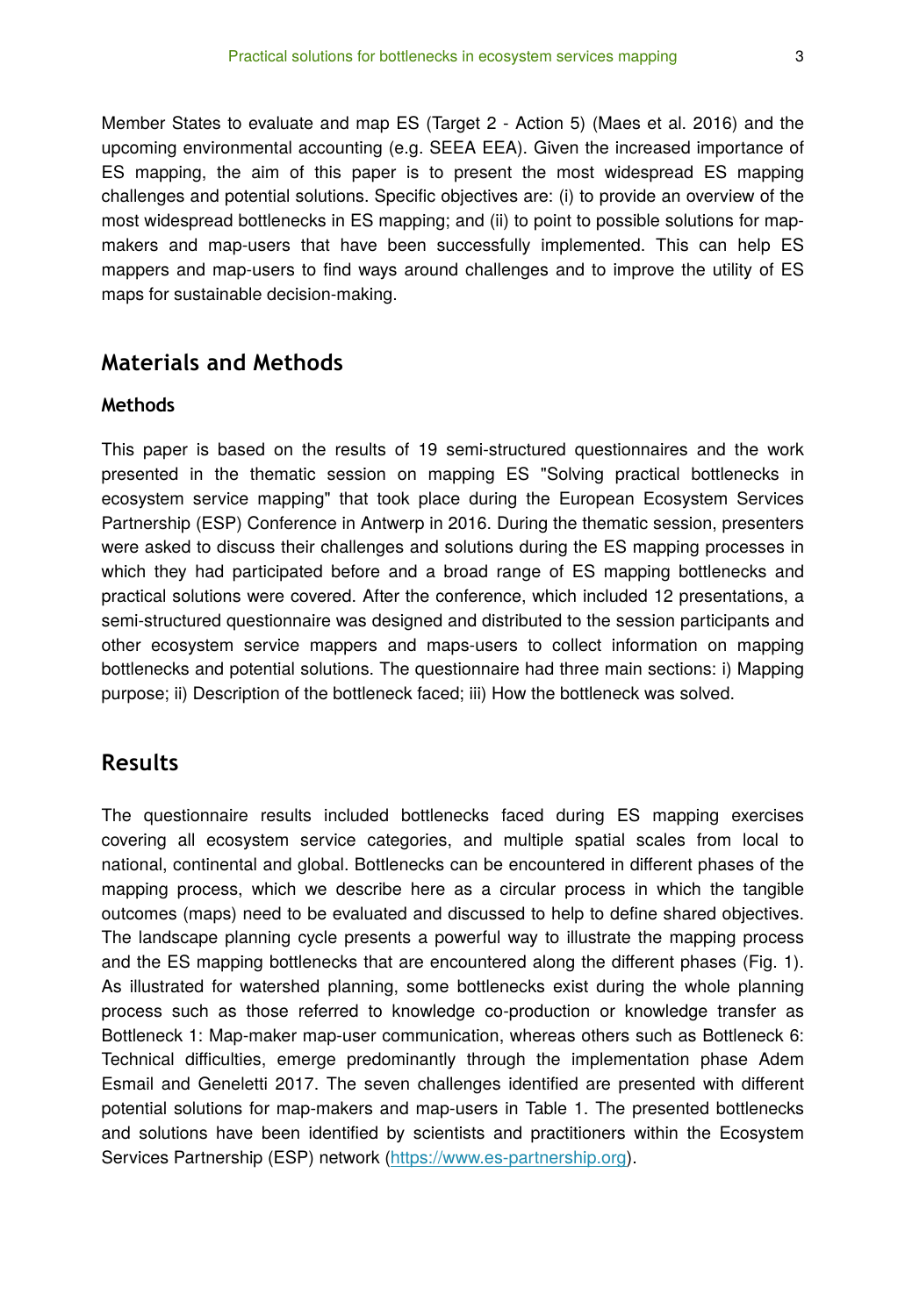

#### Figure 1.

Ecosystem service (ES) bottlenecks in ES mapping along the planning cycle. Modified from *Liu and Opdam (2014).* Several bottlenecks can emerge in different phases of the mapping process or continously through it as bottlenecks 1 and 7.

#### Table 1.

Ecosystem services (ES) mapping bottlenecks and solutions offered around them.

| <b>Bottleneck</b>                            | <b>Description</b>                                                                 | Solutions for map-makers                                                                                                                                                                                                             | Solutions for map-users                                                                             |
|----------------------------------------------|------------------------------------------------------------------------------------|--------------------------------------------------------------------------------------------------------------------------------------------------------------------------------------------------------------------------------------|-----------------------------------------------------------------------------------------------------|
| 1 Map-maker and<br>map-user<br>communication | Maps do not match<br>users' needs due to the<br>lack of requirement<br>assessments | Iterative scientific-practitioner<br>processes, transparent mapping<br>proccesses, PGIS, usability analysis                                                                                                                          | Iterative scientific-<br>practitioner processes,<br>communities of practice,<br>visualisation tools |
| 2 Nomenclature<br>and ontologies             | Barriers related to ES<br>classifications and<br>terminology                       | ES free-listing based on socio-cultural<br>assessments, classifications based on<br>ontologies, flexible classification<br>systems, pre-testing classifications with<br>diverse stakeholders across scales,<br>linked data standards | Guidelines to crosswalk<br>across ES classifications                                                |
| 3 Skills and<br>background                   | Insufficient training, lack<br>of interdisciplinarity                              | Harmonised capacity building, training<br>in mapping platforms, tutorials and<br>guidelines, interdisciplinarity in<br>scientists                                                                                                    | Capacity building,<br>interdisciplinarity in<br>practitioners                                       |
| 4 Data and maps<br>availability              | Lack of adequate data                                                              | PGIS, remote sensing data, citizen<br>science, social media data, use of<br>existing data collected for other<br>purposes, field observations and<br>measurements                                                                    | Participate in PGIS and<br>citizen science projects                                                 |
| 5 Methods<br>selection                       | Difficulties experienced<br>to select adequate<br>methods                          | Tiered mapping approaches, decision<br>trees, quidelines for standardised<br>mapping/measurements of ecosystem<br>service                                                                                                            | Platforms for methods<br>documentation and<br>comparison                                            |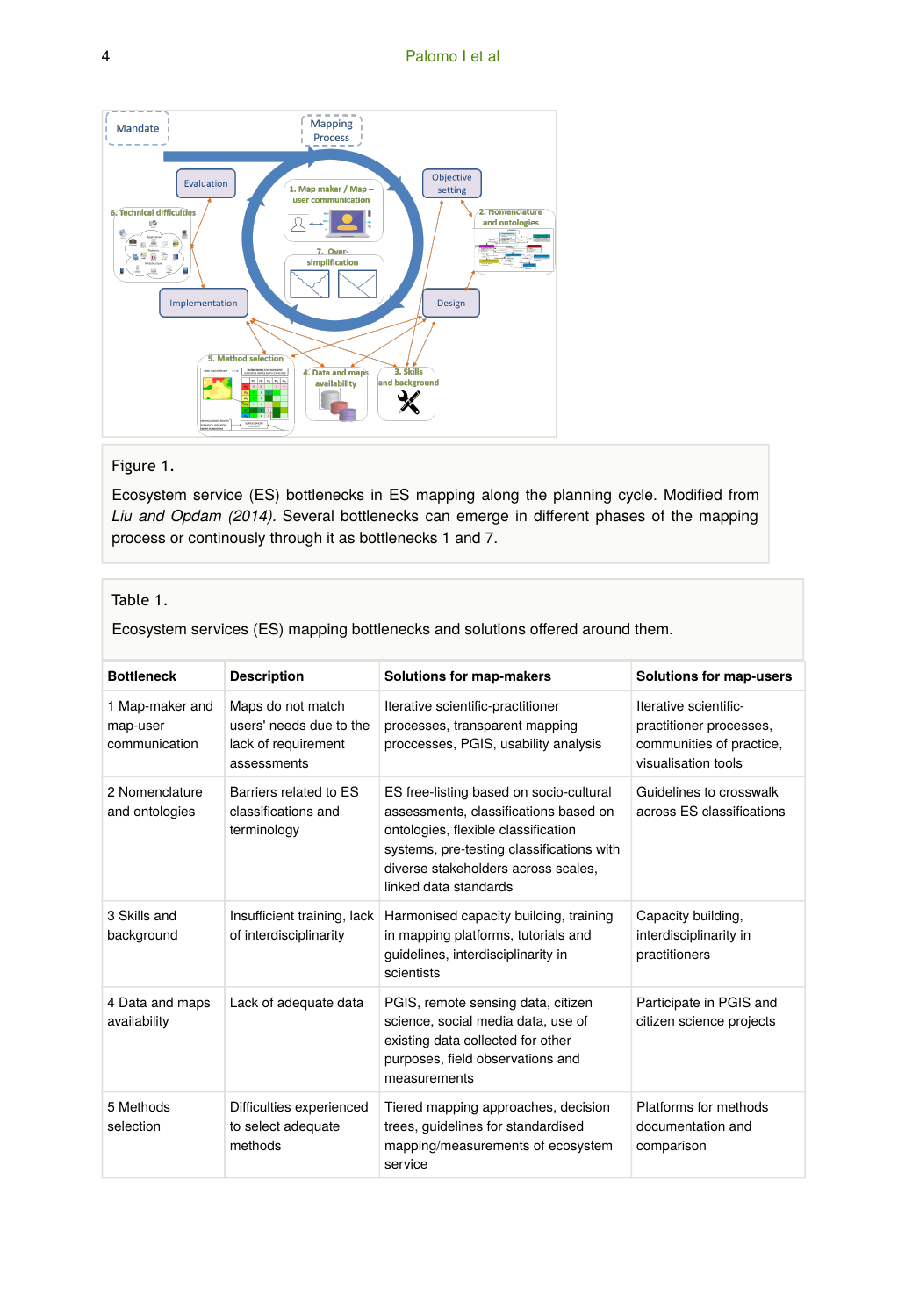| 6 Technical<br>difficulties | Technical issues related<br>to software, IT-<br>infrastructure, capacity | User friendly software, better<br>computation power, training, blogs/<br>forums, larger communities of mappers | Better interfaces for map<br>users, communities of<br>practice                                                     |
|-----------------------------|--------------------------------------------------------------------------|----------------------------------------------------------------------------------------------------------------|--------------------------------------------------------------------------------------------------------------------|
| 7 Over-<br>simplification   | Hindering of complexity<br>inherent in ES                                | Combination of approaches, mapping<br>different value dimensions, co-<br>production of ecosystem services      | Interactive maps, 3D<br>landscape visualisations,<br>dynamic visualisation,<br>thematic maps, portfolio of<br>maps |

#### **Bottleneck 1. Map-maker map-user communication**

*Refers to* cases where the mapped outputs produced do not meet the end user needs because of poor communication between the map-maker and the map-user. This can occur when the end user's data requirements and decision-making process are not fully understood by the map-maker. It is also related to communicating uncertainty and to transferring the message accurately in a way that is relevant but understandable for end users.

Science-policy iterative processes and capacity building have been suggested as means to improve map-maker to map-user communication and to solve the ES implementation gap (Ruckelshaus et al. 2015). This could be achieved through continuous and more intense collaboration of researchers with decision-makers and involving decision-makers through the mapping process (e.g. through Participatory Geographic Information Systems (PGIS) and validation of outputs). Since the final map is the main communication output - and thus the decision-making base, the map-maker should never underestimate the importance of the basic principles of map design, metadata, documentation of the methodologies, explanation on the interpretation of the map as well as stating their limitations (Burkhard and Maes 2017). At the same time, dedicated efforts to capture user needs, using methods such as usability analysis (Gotz and Zhou 2009) should be adopted as an inherent part of the ES mapping process. Higher transparency and better explanation of the (meta)data and methods used to map ES can also enhance map-maker to map-user communication (Crossman et al. 2013). For a review about knowledge integration and social learning that takes place through the shared use of Spatial Decision Support Systems (SDSS), see Rodela et al. (2017).

Researchers have attempted to solve communication bottlenecks through communities of practice and sharing platforms for ES such as the ESP Visualisation tool (Drakou et al. 2015) ([http://esp-mapping.net/Home/\)](http://esp-mapping.net/Home/), the ECOPLAN Monitor [\(http://www.](http://www.ecosysteemdiensten.be) [ecosysteemdiensten.be\)](http://www.ecosysteemdiensten.be) and OPPLA [\(http://www.oppla.eu/](http://www.oppla.eu)). Yet, it is necessary to assess whether these platforms fulfil users' needs and how these platforms can be harmonised, maintained and improved. The way ES are visualised also contributes to map-maker and map-user communication. In some cases, 3D maps and infographics combining maps, tables and text cover better the needs of map users (Klein et al. 2015). Moreover, adopting metadata standards (i.e. the INSPIRE Directive 2007/2/EC) can facilitate communication amongst those involved in the map-making process.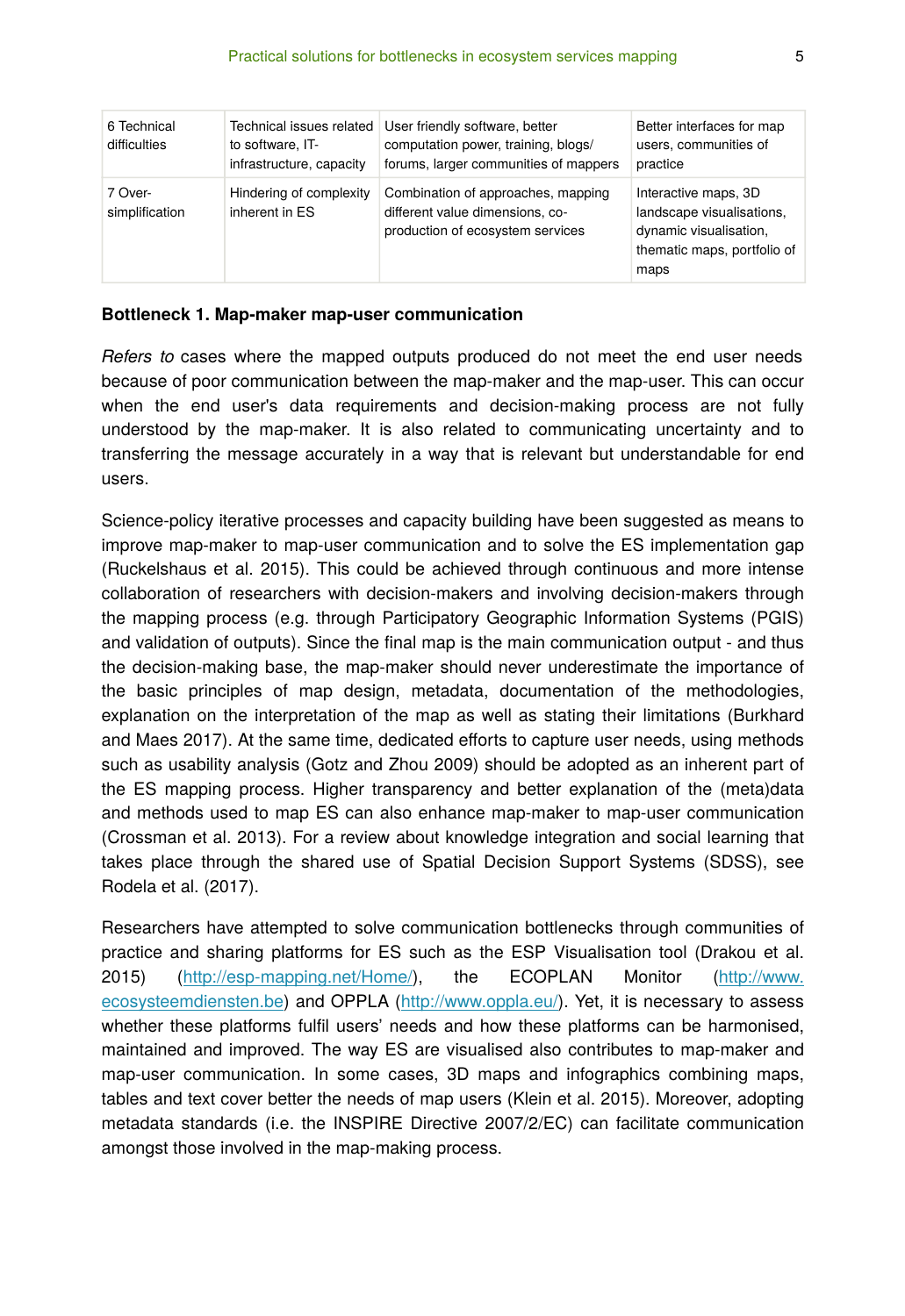#### **Bottleneck 2. Nomenclatures and ontologies**

*Refers to* mapping barriers encountered due to differences in the use and understanding of ES classifications and terminology (such as the Common International Classification for Ecosystem Services (CICES), The Millennium Ecosystem Assessment (MEA), The Economics of Ecosystems and Biodiversity (TEEB), The Final Ecosystem Good and Services Clasification (FEGS), or the classification from the Intergovernmental Science-Policy Platform on Biodiversity and Ecosystem Services (IPBES)).This also includes the trade-off between the standardisation or interoperability of ES classifications and context adequacy, as ES can have different meanings depending on the framework used for conceptualising them (e.g. ES potential vs. supply vs. flow vs. demand; intermediate vs. final ES; different human-nature worldviews) and the mapping contexts (e.g. spatial scale of assessment). This bottleneck also refers to challenges that arise when ES classifications hinder the expression of ES values that stakeholders hold (Fagerholm et al. 2016) and to the fact that different understandings of ES concepts amongst stakeholders (Lamarque et al. 2011) and professionals (Kulczyk et al. 2014) deliver different ES evaluations. Some nomenclature challenges also emerge when ES maps are needed at both broad and local scales, making comparability difficult.

Using ES free-listing (bottom-up classifications), flexible classification systems and pretesting classifications with diverse stakeholders across scales have been widely applied to overcome these difficulties (Martín-López et al. 2012, Willemen et al. 2017). The use of more diffuse ES classification, such as that of Nature Contributions to People (NCP) from IPBES, in contrast with other siloed classifications (e.g. MEA, The Economics of Ecosystems and Biodiversity (TEEB), CICES), can enhance our understanding of ES complexity (Pascual et al. 2017). Guidelines or tables to crosswalk amongst classifications can also be useful for map users to deal with co-existing classification systems (Haines‐ Young and Potschin 2014). Platforms for ES mapping based on ontologies such as ARIES (Villa et al. 2014) are useful for avoiding this challenge since new ontologies adapted to specific contexts can be developed.

A combination of existing and emerging classifications has been applied as well. Campagne et al. (2017) faced the nomenclature bottleneck when trying to apply the CICES (Haines-Young and Potschin 2012) on the ground. Provisioning and regulating services' classification, definitions and examples were adapted to local contexts by map-makers and map-users and a new classification for cultural ES was specifically developed because the CICES was perceived as too abstract for local stakeholders.

Stronger and more detailed socio-cultural assessments that connect the state of biodiversity with human well-being to elicit stakeholders´ values are still needed to facilitate the adequate understanding of multiple value types. Several ontological concepts such as the SERONTO ontology (Werf B Van Der et al. 2009) have been proposed in order to facilitate this process, although their use is still quite limited. To overcoming the barrier of nomenclature, it is crucial for every study to define strictly the terms used at the beginning of the mapping process.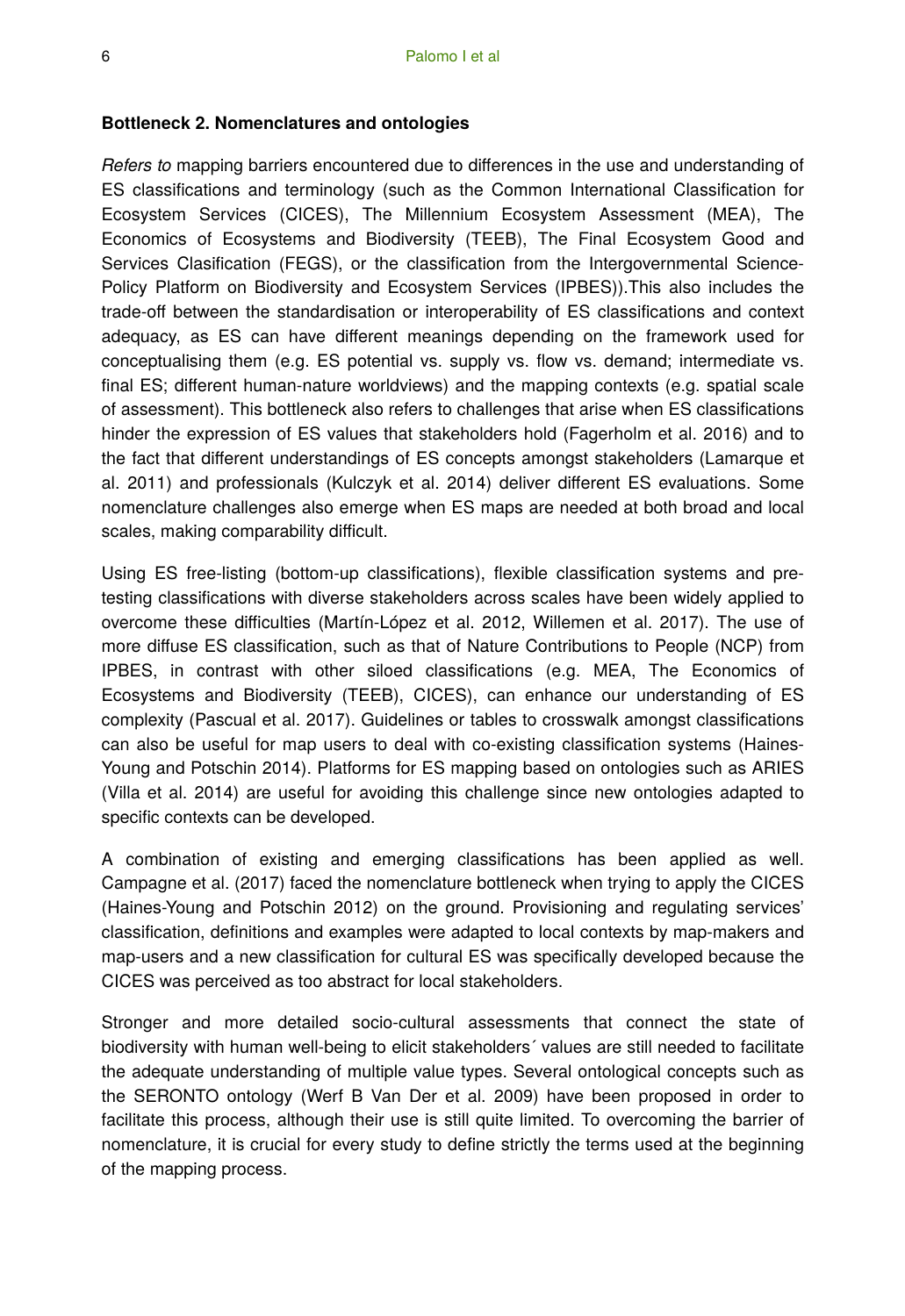#### **Bottleneck 3. Skills and background**

*Refers to* the skills and the disciplinary background of the people involved in the mapping process as map-makers or map-users. It is related to insufficient or unsustainable training but also to the incorporation of multiple disciplines within interdisciplinary science such as ES science and to the selection of participants for expert-based or PGIS mapping exercises. Spatial analysis and data visualisation are complex processes requiring a wide range of expertise from the thematic background and understanding the user requirements, to choosing the optimal methodology, selecting the appropriate software, having the skills to analyse data and designing a map. For example, mappers using online participatory mapping surveys have reported that the lack of intuitive controls has made the mapping complex and might have biased the answers towards people with higher computational skills (Muñoz et al., in prep.).

Some of the most widely used platforms for mapping ES, such as InVEST and ARIES, have long benefited from the provision of intensive training opportunities for map makers, which are an essential part for the distribution of these tools and for which significant resources need to be allocated Ruckelshaus et al. 2015, Villa et al. 2014. Training for mapusers is also of particular importance given the risks of misinterpretation of model outputs and ES maps by users who may wrongly believe they understand them. In-model evidence tracking and guidance for interpreting model outputs and final ES maps can limit the resource-intensive requirement for map-users' training and support. Capacity building, innovative ES mapping guidance documents and user manuals, repositories of teaching materials and online discussion forums also aid wider use and application of mapping tools.

Regarding background-related skills, transdisciplinary education programmes and using systematic methods for stakeholder (map-makers and map-users) selection that account for multiple disciplines are needed. A user-friendly design of mapping methods, video tutorials and a section of Frequently Asked Questions (FAQ) have been applied to better guide mappers through the mapping process and to match users´ skills.

#### **Bottleneck 4. Data and maps availability**

*Refers to limited availability or access to accurate, trustworthy and affordable data in the required format and at an adequate spatial or temporal resolution for the entire area of interest and to the availability of maps for map-users.* ES maps availability is still a very significant constraint that practitioners face. A recent survey amongst 60 users of ES maps in sub-Saharan Africa found that only 27% of respondents had adequate ES data Willcock et al. 2016. This study reported the need of more dynamic ES information across spatial and temporal scales. Access to data and maps for map-makers and map-users is often complex since it can vary through different environmental, economic or social institutions/ authorities. Finding ways to access the specific materials and, more specifically, conquering the formal barriers, can consume more time and efforts than the mapping process itself. For example, in Poland, cooperation between public agencies, administration and research institutions that include access to data is pointed out as a main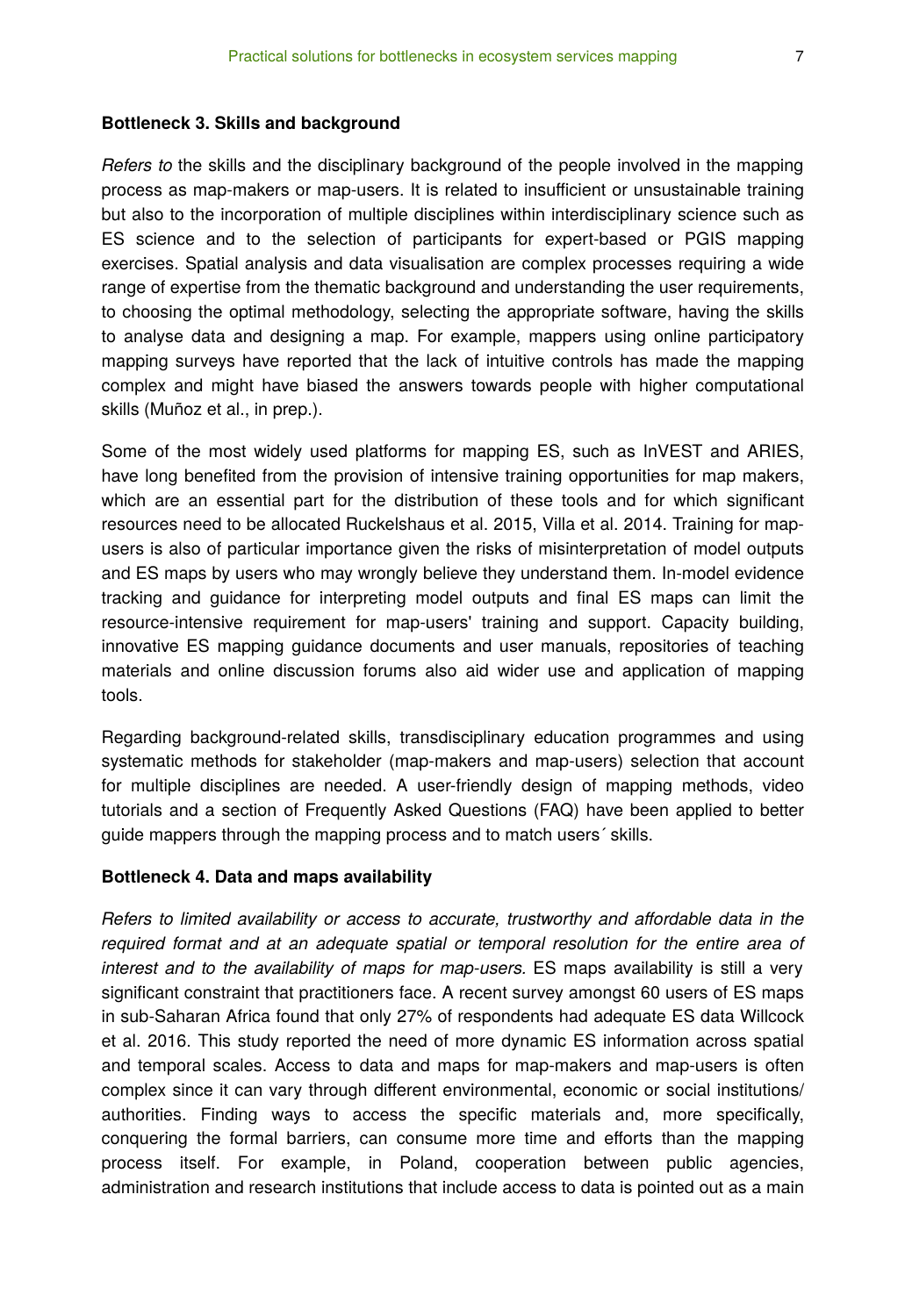challenge for implementing ES in policy and decision-making Stępniewska et al. 2017. However, some recent government open data strategies are taking steps in some places to improve and in some cases, enforce the release of data from public agencies, which may improve access to datasets useful for ES mapping (e.g. Department for Environment et al. 2013/UK Defra Open Data Strategy, 2013).

In order to map ES, harnessing expert knowledge (e.g. through Bayesian Belief Networks, ES matrix/spreadsheet models or PGIS) has been widely applied in data-scarce regions (e.g.Burkhard and Maes 2017, Ricaurte et al. 2017, Verweij et al. 2016García-Nieto et al. 2015). Global, continental or regional datasets (e.g. Global Climate Monitor ([http://](http://www.globalclimatemonitor.org/) [www.globalclimatemonitor.org/\)](http://www.globalclimatemonitor.org/), FAO soil maps [\(http://www.fao.org/soils-portal/soil-survey/](http://www.fao.org/soils-portal/soil-survey/soil-maps-and-databases/en/) [soil-maps-and-databases/en/](http://www.fao.org/soils-portal/soil-survey/soil-maps-and-databases/en/)), GlobCover [\(http://due.esrin.esa.int/page\\_globcover.php\)](http://due.esrin.esa.int/page_globcover.php), CORINE land cover (<http://land.copernicus.eu/pan-european/corine-land-cover>) etc.) can also be used as data sources, in cases where there are no other available resources for data collection. The uncertainty inherited by the use of broad-scale datasets for local case studies should nonetheless be reported in the documentation of the final results. Remotely sensed data can also help to map certain ES when no on-ground information exists (or complement the existing information) and it will facilitate large-scale mapping of ES in the future (e.g.Asner et al. 2017, Bellamy et al. 2017, Franke et al. 2012, Roelens et al. 2016). For instance, the Sentinel missions of Copernicus with improved spatial, spectral and temporal characteristics together with long-term historical satellite data can improve mapping and monitoring of ES. The use of new data sources such as social media to map cultural services or large data can also help to overcome this bottleneckWillemen et al. 2015a, van Zanten et al. 2016, Pastur et al. 2015. Citizen science coupled with applications of technology, such as the ES smartphone App MapNat, can help provide citizen science (crowd-sourced) data for ES maps Edsall et al. 2015 although lower confidence in some input data could increase uncertainty in the outputs. Improved systems for data sharing and journal or project requirements (i.e. the open access approach of EU Horizon 2020 funded projects) to make data freely available could also help solve this bottleneck. To increase the availability of maps, sharing platforms and communities of practice as described in bottleneck 1 are essential.

Some studies have opted to combine different methods in an attempt to tackle the scarcity of adequate data. In a study in South-Eastern Africa (Willemen et al., 2017), maps were derived from a combination of model-based maps and PGIS data in order to identify ES hotspots where these outcomes of the two approaches coincided in space. In some cases, despite the loss of information, simplification or generalisation can be a way forward to circumvent the lack of dataMeerbeek et al. 2016. In addition, models can be used to interand extrapolate data to regions where data is lacking Ottoy et al. 2017. At local scale, field measurements and observations often prove to be an efficient way forgaining new information or enriching existing data with important details (Kulczyk et al., forthcoming).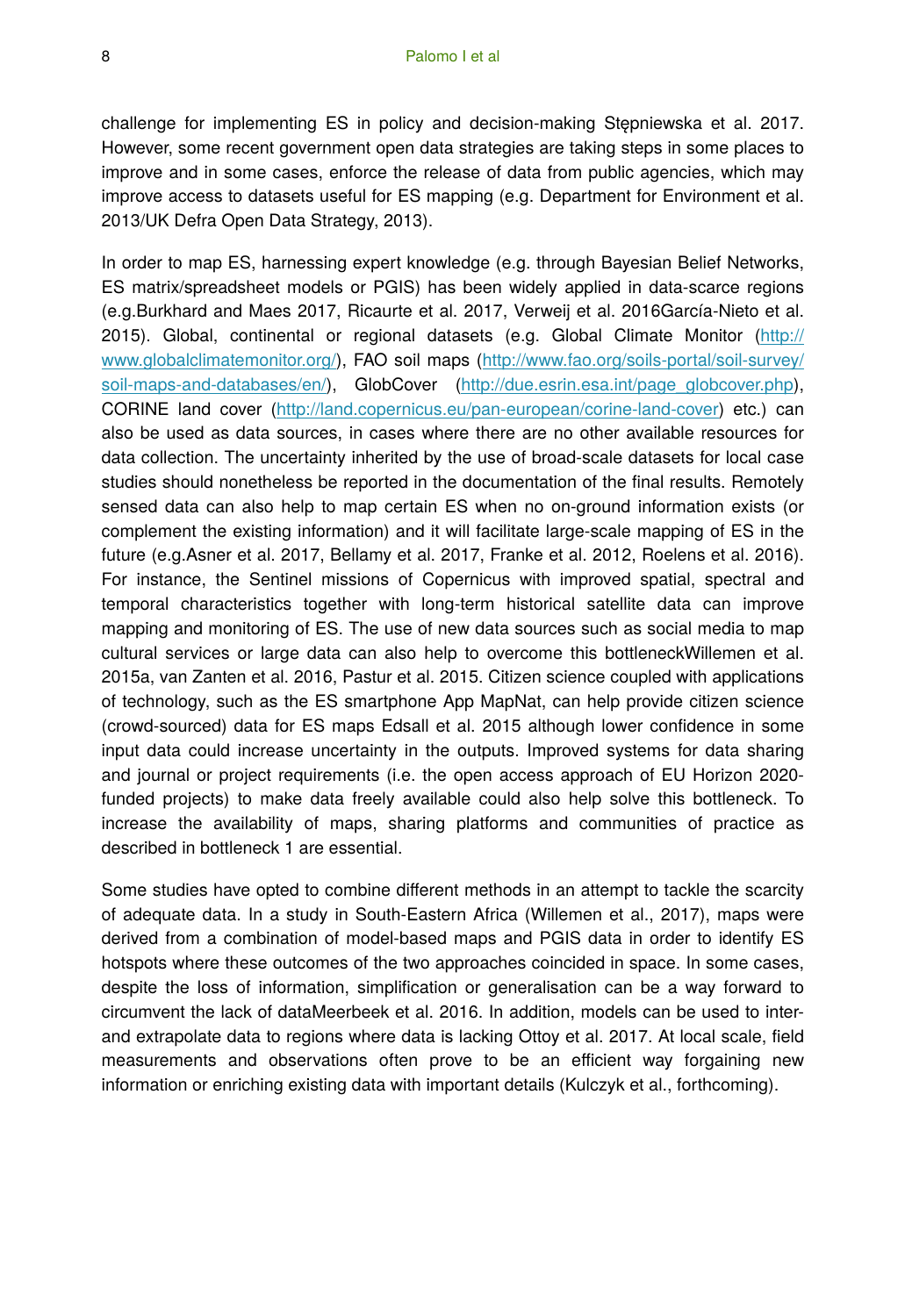#### **Bottleneck 5. Methods' selection**

*Refers to* the difficulties experienced to select adequate methods because the differences amongst the multiple methodologies available and the resources needed to apply them is often unclear.

Applying integrated mapping steps ("tiered approaches") in which first the aim of mapping is defined, then the variables needed are identified and finally the method is selected, has been proposed for the identification and selection of methods (Grêt-Regamey et al. 2015). Decision trees that allow the selection of the adequate method based on the objective pursued, accuracy needed and data and resource availability can also help to identify the adequate methodology to use (Schröter et al. 2015). Applying different methodologies to map ES and comparing the results obtained considering their fit-for-purpose for different objectives (i.e. educational, heuristic, operational and political) can also help to select the most adequate method (Clec'h et al. 2016).

Several decision-making online platforms exist that allow the user to compare the different tools. For instance, the IPBES catalogue of policy support tools (in development), the UK-NEAT toolkit [\(http://neat.ecosystemsknowledge.net/](http://neat.ecosystemsknowledge.net)), the ValuES platform ([http://](http://www.aboutvalues.net/) [www.aboutvalues.net](http://www.aboutvalues.net/)), The Ecosystems Knowledge Network's Tool Assessor ([http://](http://ecosystemsknowledge.net/resources/guidance-and-tools/tools/tool-assessor) [ecosystemsknowledge.net/resources/guidance-and-tools/tools/tool-assessor\)](http://ecosystemsknowledge.net/resources/guidance-and-tools/tools/tool-assessor), the Ecosystem-Based Management tools platform [\(https://ebmtoolsdatabase.org](https://ebmtoolsdatabase.org/)) and the many methodological decision trees in the Guidance to ES Assessment ([http://](http://www.guidetoes.eu/) [www.guidetoes.eu](http://www.guidetoes.eu/)). For the academic community, studies comparing model performance at catchment scale are available (e.g. Bagstad et al. 2016, Sharps et al. 2017, Vorstius and Spray 2015).

#### **Bottleneck 6. Technical difficulties**

*Refers to* technical issues experienced in the mapping process related to software or hardware constraints. GIS and spatial models, used to map ES, need to represent complex systems and so often require the use of large, complex datasets and intensive analysis. Technical difficulties include aspects such as how to digitise analogue participatory maps, count overlapping polygons, handling and analysing complex remote sensing data from different sources or developing an online platform for data gathering. Some tools are extensions to commercial, closed-code software (e.g. ArcGIS) to which not all users can readily or affordably access, thus restricting the community of users.

Multiple solutions to this bottleneck exist, such as user-friendly software development (including Open Source initiatives such as QGIS and QUICKScan), training through GIS courses, fast-evolving computation power and capabilities to store and analyse 'big data'. Technical difficulties are often solved through openly accessible online blogs and forums. Growing communities of users can also be useful to share solutions to technical problems.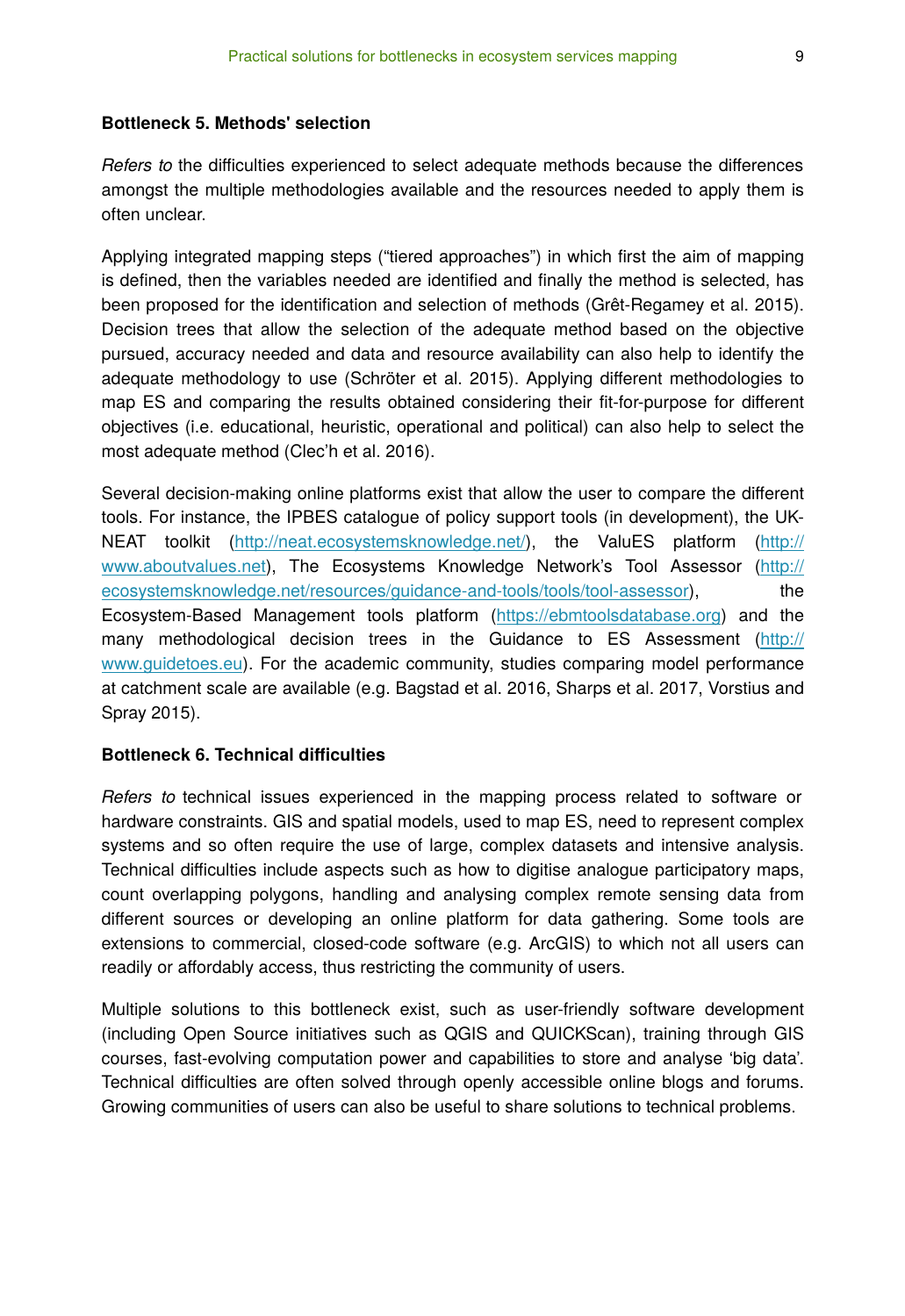### **Bottleneck 7. Over-simplification**

*Refers to* generalisation, as a key cartographic technique, that facilitates the representation of complex realities (Burkhard and Maes 2017). The simplicity of some ES maps might hide the complexities inherent to ES, including the multiple dimensions of values (monetary, ecological, social), or the different elements of the ES delivery chain. Moreover, ecosystem service values held by stakeholders, represent complex and sometimes abstract aspects that cannot easily be incorporated into a map (Nahuelhual et al. 2016). As values require an elicitation process to be formed and communicated, ES maps often do not contribute to the formation, expression and communication of broader pro-sustainability values. Adding multiple ES in just one map can hide important aspects that relate to only one service or one service category. This bottleneck also relates to the lack of communication of uncertainty and the lack of validation in ES maps. It is important thus to understand the limitations of ES maps and the non-neutrality - as in all types of maps and graphical representations – of the information they contain (Hauck et al. 2013).

Mapping ES supply, flow and demand (Syrbe and Walz 2012; Palomo et al. 2013; Baró et al. 2016) increases the complexity and challenges of ES mapping. However, ignoring processes such as ES demands tends to produce maps of priority areas in remote zones where benefits to society are relatively small (Verhagen et al. 2016). It can also generate maps that give a distorted perception of the scale and extent of a service flow (Drakou et al. 2017), or can limit the sustainability applications regarding the supply and use of ES (Burkhard et al. 2012; Quintas-Soriano et al. 2014).

Combinations of different methods such as field observations, PGIS, satellite images or model-based data to map ES have been suggested to obtain information from different sources and of different qualities that can overcome the over-simplification and help to reduce uncertainty (Bagstad et al. 2016; Kulczyk et al., forthcoming). Mapping the ecological, socio-cultural and economic values of ES and integrating these dimensions in a transdisciplinary manner can reduce common over-simplifications (Groot et al. 2010; Martín-López et al. 2014). Moreover, illustrating how ES are co-produced in complex social-ecological systems in ES maps can contribute to assessing the links between ES and sustainability (Palomo et al. 2016). Ideally, to reduce the over-simplification bottleneck, a portfolio of maps should be presented. This could include maps of ES potential, use and demand, maps that integrate different ES value-dimensions, maps that make explicit landscape complexities (ES bundles, trade-offs and synergies) or interactive maps that increase the level of detail shown (and information contained) at different scales of visualisation.

### **Discussion**

Seven common bottlenecks have been presented that scientists and practitioners face when mapping ES. Despite not being exhaustive, it is considered that this classification is the first to contain the most common challenges faced in ES mapping to date. Even though various and diverse bottlenecks exist, there is as well a wide diversity of solutions. Some solutions demand more effort, time and resources than others, but for many cases simple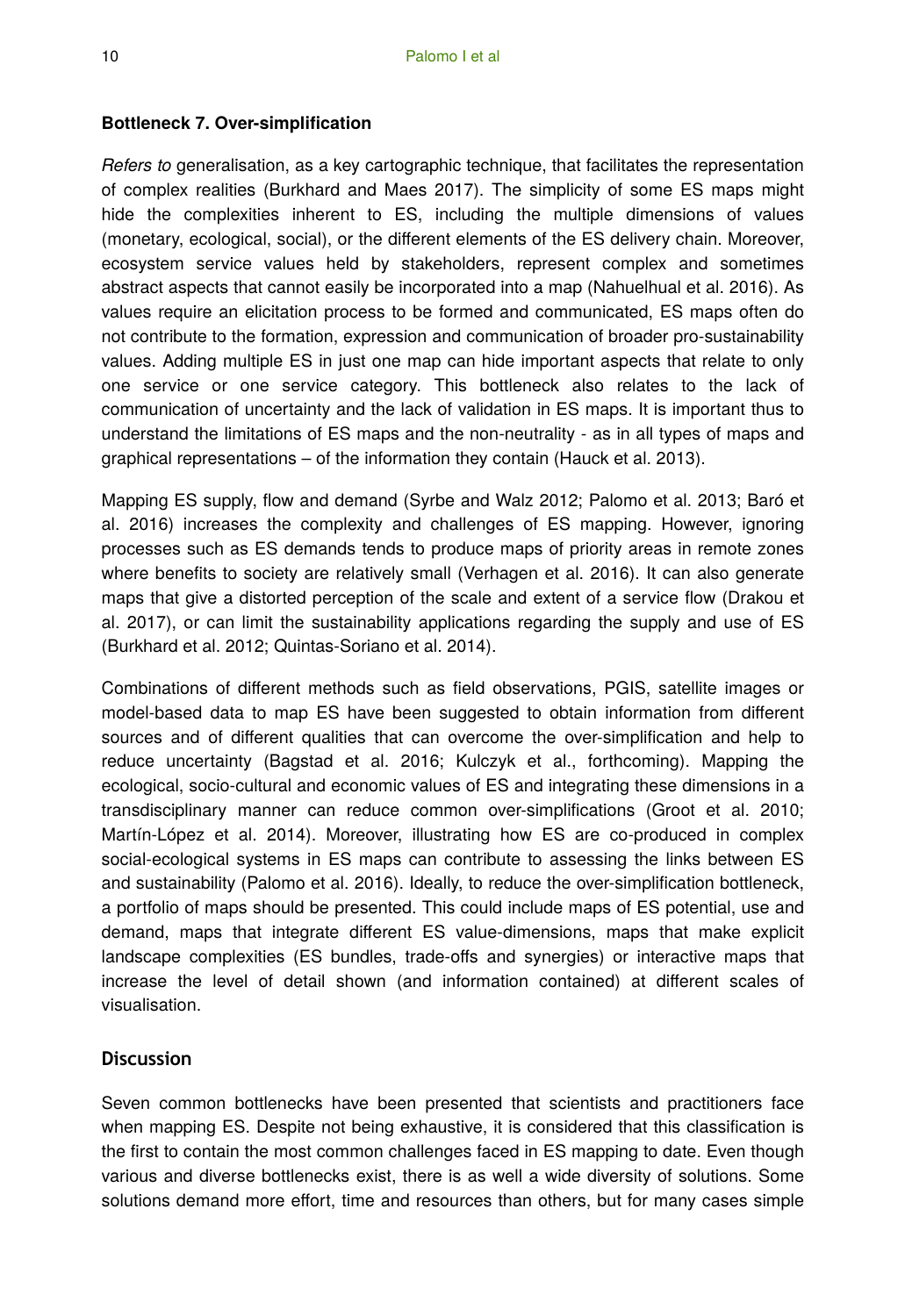solutions are available at hand for most ES mapping scientists and practitioners. A limitation of this study is that most respondents of the semi-structured questionnaire focused on map-making and have less experience in informing policy- and decision-making with ES maps as other ES practitioners. Recent research shows that current ecosystem service studies do not provide the adequate information that decision-makers need to make instrumental decisions (Wright et al. 2017) and that more detailed analysis of practitioners and end-user challenges regarding ES maps is needed (Klein et al. 2015).

Several bottlenecks are inter-related, which can lead to trade-offs and synergies amongst different solutions. For example, communication between map-makers and map-users (bottleneck 1) relates to the oversimplification challenge (bottleneck 7) and ways to communicate complex information efficiently, revealing a trade-off between the two. In some cases, end-users might require a less complex mapping output for their decisionmaking, which might fail to give a good representation of reality. A trade-off exists between harmonising context specificities with standardised approaches and using context-adapted approaches, that become clear with the issue of ES classifications. It is still to be seen if less strictly delineated classification systems can help to cope or solve this issue or if the use of linking data standards can help deviate from this issue. In other cases, solving one bottleneck (e. g. skills and background) can help through the whole mapping process.

Technology might help to solve some of the bottlenecks identified, especially with the help of cloud computing, data standards, remotely sensed data and software development. However, continuous communication and interaction with map-users, open access data and tool sharing and capacity building hold great potential for solving many of the bottlenecks presented here. Larger and more active integrative communities of mapmakers and map-users are cornerstones for solving these challenges and for identifing others. Creative thinking, such as the use of social media data to map ES, can also help overcome several of the identified bottlenecks. Certainly, no magic or one-fits-all solutions exist and obtaining robust and end-user relevant maps demands a considerable amount of resources. Importantly, there is a danger of over-simplification while using ES maps that needs to be solved with high transparency, clear documentation of metadata and maps of uncertainties, portfolios of maps, multidimensional mapping and thorough dedicated communication with the end-users with the use of available expertise (e.g. there are experts dedicated in science communication or visualisation who are rarely involved in the process).

Expectations regarding the impact of ES maps and mapping process are high. In the near future, it can be expected that ES mapping will support a more sustainable and equitable use of nature and landscape planning, with as little uncertainty as possible and increased awareness of our dependence on nature. For that to happen, the ES mapping community could focus on dealing with the challenges presented here. To fully realise the potential of ecosystem service maps for sustainability, the bottlenecks presented above need to be solved first.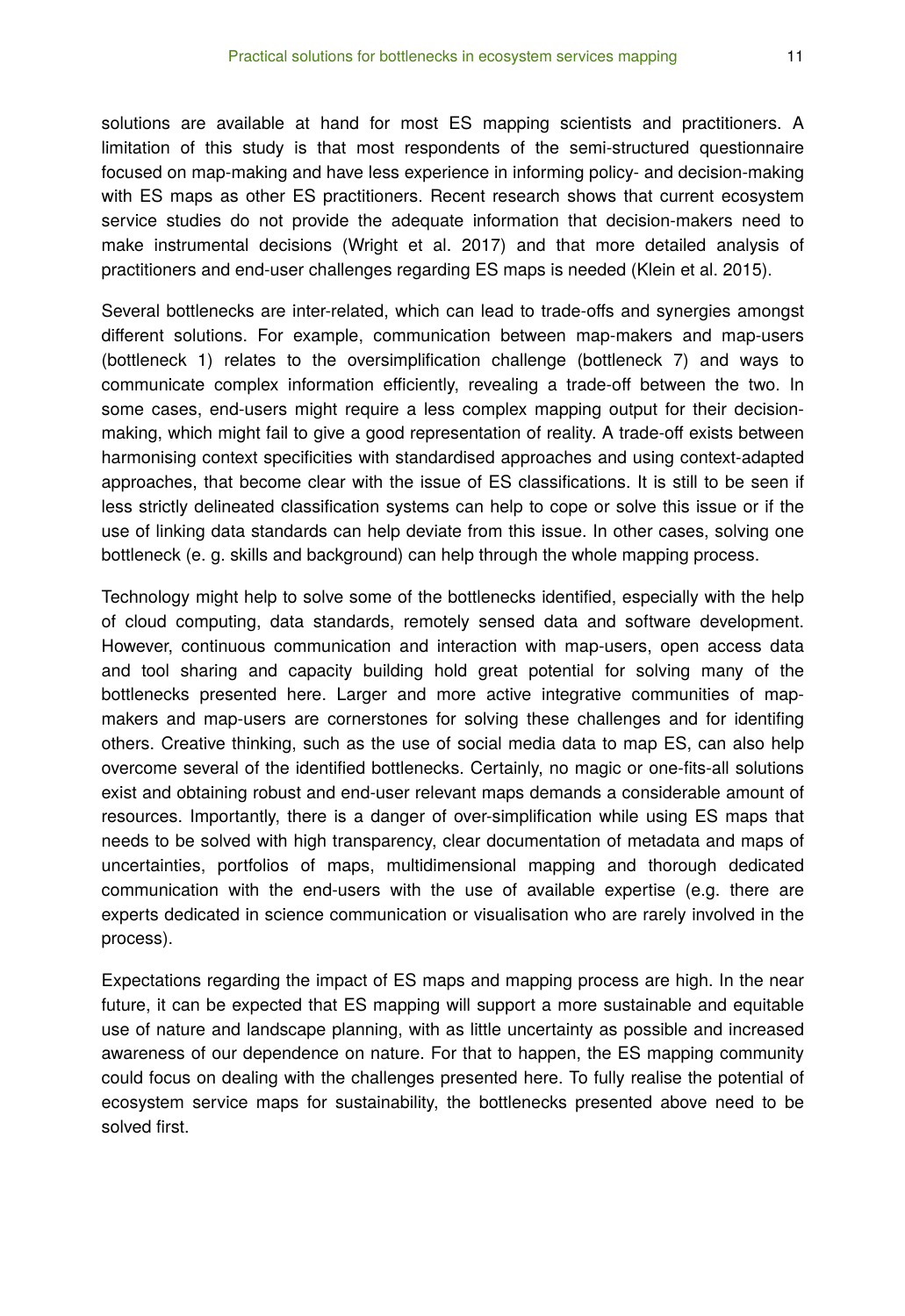# **Conclusions**

Mapping ES has become one of the most prolific fields within ES science. Despite all progress made, several challenges still remain for map-makers and map-users through the complex process of mapping ES and informing policy with ES maps. Here a classification is presented of seven mapping bottlenecks and related solutions identified by experts to improve : i) map-maker map-user interaction; ii) nomenclature and ontologies; iii) skills and background; iv) data and maps availability; v) methods-selection; vi) technical difficulties; and vii) over-simplification of mapping process/output. The synergies and trade-offs amongst solutions identified here can help to enhance the impact of the ES mapping community and to fully realise the potential of ES maps to inform decision-making.

# **Acknowledgements**

The authors wish to thank the participants of the "Solving practical bottlenecks in ecosystem service mapping" session at the European ESP Conference 2016 in Antwerp. They contributed substantially to the bottlenecks' identification and description. We thank two reviewers for their suggestions during the review process.

# **Funding program**

IP was funded by the Juan de la Cierva Formación grant from the Spanish Ministry of Economy and Competitiveness (FJCI-2014-20236). BB, NC and CSC were funded by the ESMERALDA project, which receives funding from the European Union's Horizon 2020 research and innovation programme under grant agreement No 642007.

# **References**

- Adem Esmail B, Geneletti D (2017) Design and impact assessment of watershed investments: An approach based on ecosystem services and boundary work. Environmental Impact Assessment Review 62: 1‑13. [https://doi.org/10.1016/](https://doi.org/10.1016/j.eiar.2016.08.001) [j.eiar.2016.08.001](https://doi.org/10.1016/j.eiar.2016.08.001)
- Albert C, Galler C, Hermes J, Neuendorf F, Haaren Cv, Lovett A (2016) Applying ecosystem services indicators in landscape planning and management: the ES-inPlanning framework. Ecological Indicators 61: 100-113. [https://doi.org/10.1016/](https://doi.org/10.1016/j.ecolind.2015.03.029) [j.ecolind.2015.03.029](https://doi.org/10.1016/j.ecolind.2015.03.029)
- Asner GP, Martin RE, Knapp DE, Tupayachi R, Anderson CB, Sinca F, Vaughn NR, Llactayo W (2017) Airborne laser-guided imaging spectroscopy to map forest trait diversity and guide conservation. Science 355 (6323): 385‑389. [https://doi.org/10.1126/](https://doi.org/10.1126/science.aaj1987) [science.aaj1987](https://doi.org/10.1126/science.aaj1987)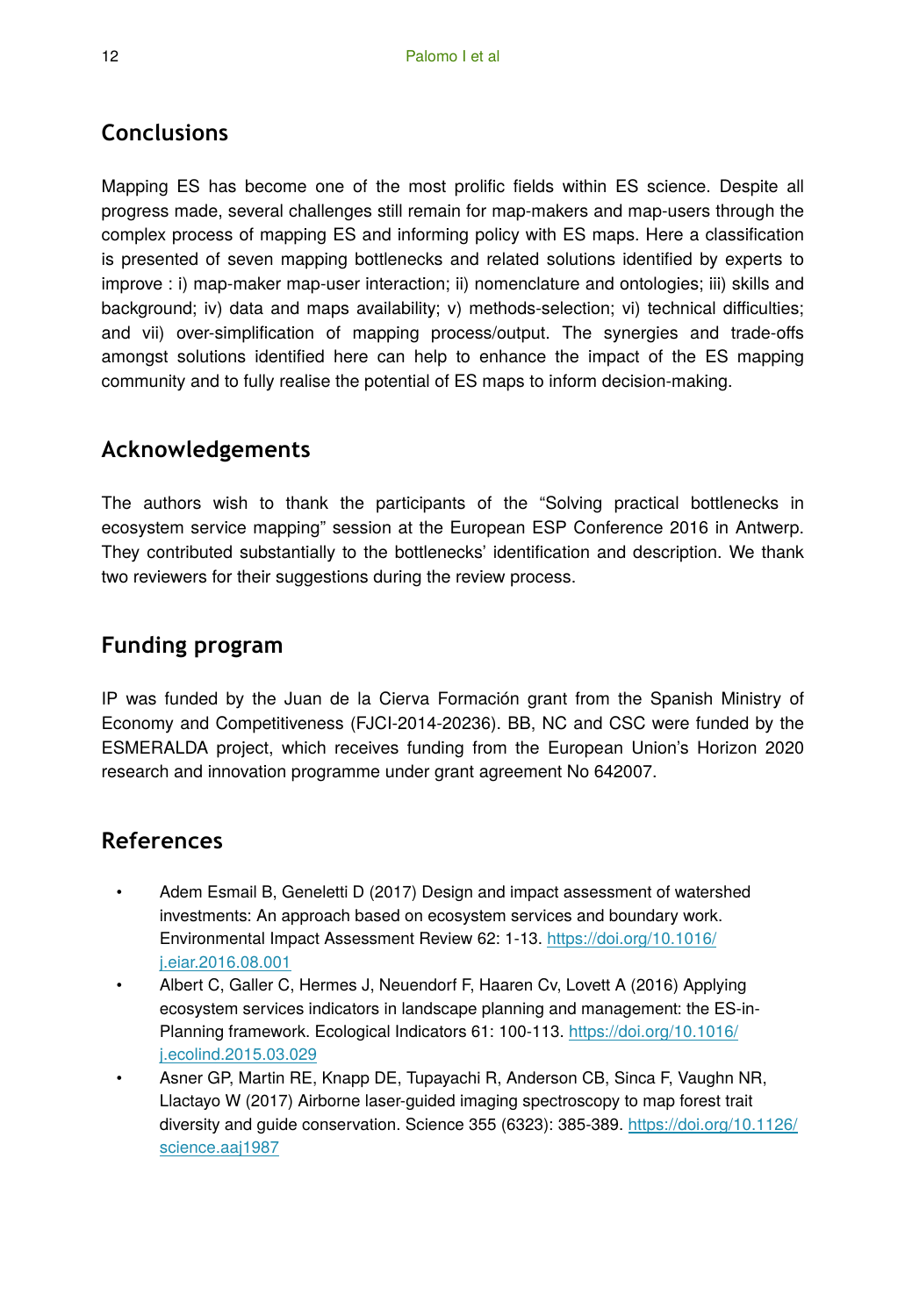- Bagstad K, Semmens D, Ancona Z, Sherrouse B (2016) Evaluating alternative methods for biophysical and cultural ecosystem services hotspot mapping in natural resource planning. Landscape Ecology 32 (1): 77‑97.<https://doi.org/10.1007/s10980-016-0430-6>
- Baró F, Palomo I, Zulian G, Vizcaino P, Haase D, Gómez-Baggethun E (2016) Mapping ecosystem service capacity, flow and demand for landscape and urban planning: a case study in the Barcelona metropolitan region. Land Use Policy 57: 405-417. [https://](https://doi.org/10.1016/j.landusepol.2016.06.006) [doi.org/10.1016/j.landusepol.2016.06.006](https://doi.org/10.1016/j.landusepol.2016.06.006)
- Bellamy C, der Jagt ANv, Barbour S, Smith M, Moseley D (2017) A spatial framework for targeting urban planning for pollinators and people with local stakeholders: A route to healthy, blossoming communities? Environmental Research 158: 255-268. [https://](https://doi.org/10.1016/j.envres.2017.06.023) [doi.org/10.1016/j.envres.2017.06.023](https://doi.org/10.1016/j.envres.2017.06.023)
- Burkhard B, Maes J (Eds) (2017) Mapping Ecosystem Services. Pensoft Publishers, Sofia
- Burkhard B, Kroll F, Nedkov S, Müller F (2012) Mapping ecosystem service supply, demand and budgets. Ecological Indicators 21: 17‑29. [https://doi.org/10.1016/](https://doi.org/10.1016/j.ecolind.2011.06.019) [j.ecolind.2011.06.019](https://doi.org/10.1016/j.ecolind.2011.06.019)
- Campagne CS, Roche P, Gosselin F, Tschanz L, Tatoni T (2017) Expert-based ecosystem services capacity matrices: Dealing with scoring variability. Ecological Indicators 79: 63‑72. <https://doi.org/10.1016/j.ecolind.2017.03.043>
- Clec'h SL, Oszwald J, Decaens T, Desjardins T, Dufour S, Grimaldi M, Jegou N, Lavelle P (2016) Mapping multiple ecosystem services indicators: Toward an objective-oriented approach. Ecological Indicators 69: 508‑521. [https://doi.org/10.1016/](https://doi.org/10.1016/j.ecolind.2016.05.021) [j.ecolind.2016.05.021](https://doi.org/10.1016/j.ecolind.2016.05.021)
- Crossman N, Burkhard B, Nedkov S, Willemen L, Petz K, Palomo I, Drakou E, Martín-Lopez B, McPhearson T, Boyanova K, Alkemade R, Egoh B, Dunbar M, Maes J (2013) A blueprint for mapping and modelling ecosystem services. Ecosystem Services 4: 4‑14.<https://doi.org/10.1016/j.ecoser.2013.02.001>
- Department for Environment faRA, Affairs faR, (DEFRA) (2013) Open Data Strategy draft. version 9: 1‑32.
- Drakou E, Pendleton L, Effron M, Ingram JC, Teneva L (2017) When ecosystems and their services are not co-located: oceans and coasts. ICES Journal of Marine Science <https://doi.org/10.1093/icesjms/fsx026>
- Drakou EG, Crossman ND, Willemen L, Burkhard B, Palomo I, Maes J, Peedell S (2015) A visualization and data-sharing tool for ecosystem service maps: Lessons learnt, challenges and the way forward. Ecosystem Services 13: 134-140. [https://](https://doi.org/10.1016/j.ecoser.2014.12.002) [doi.org/10.1016/j.ecoser.2014.12.002](https://doi.org/10.1016/j.ecoser.2014.12.002)
- Edsall R, Barbour L, Hoffman J (2015) Complementary Methods for Citizen Mapping of Ecosystem Services: Comparing Digital and Analog Representations. Lecture Notes in Geoinformation and Cartography. [https://doi.org/10.1007/978-3-319-17738-0\\_20](https://doi.org/10.1007/978-3-319-17738-0_20)
- Fagerholm N, Oteros-Rozas E, Raymond C, Torralba M, Moreno G, Plieninger T (2016) Assessing linkages between ecosystem services, land-use and well-being in an agroforestry landscape using public participation GIS. Applied Geography 74: 30‑46. <https://doi.org/10.1016/j.apgeog.2016.06.007>
- Franke J, Keuck V, Siegert F (2012) Assessment of grassland use intensity by remote sensing to support conservation schemes. Journal for Nature Conservation 20 (3): 125‑134. <https://doi.org/10.1016/j.jnc.2012.02.001>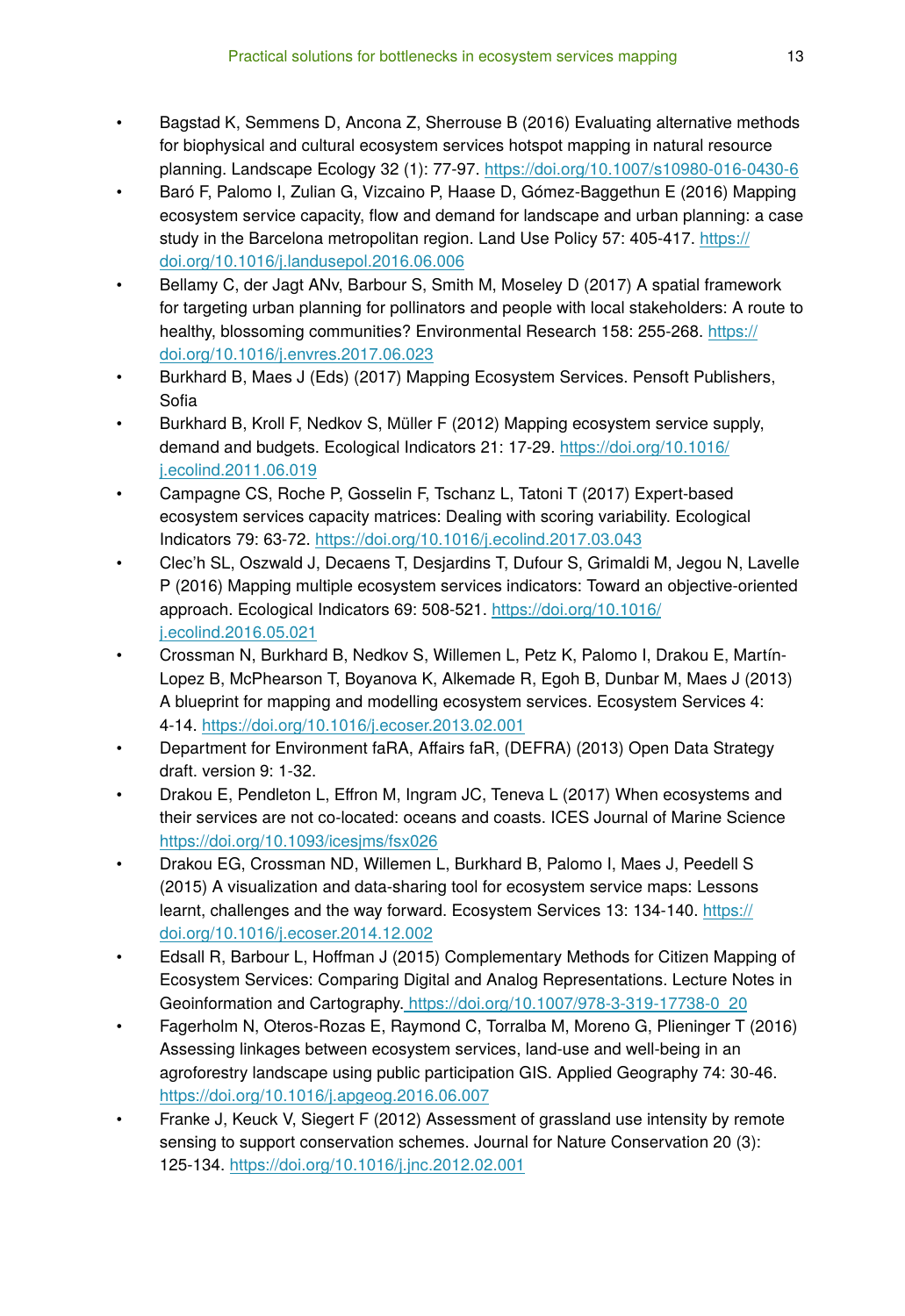- García-Nieto A, Quintas-Soriano C, García-Llorente M, Palomo I, Montes C, Martín-López B (2015) Collaborative mapping of ecosystem services: The role of stakeholders׳ profiles. Ecosystem Services 13: 141‑152. <https://doi.org/10.1016/j.ecoser.2014.11.006>
- Gotz D, Zhou M (2009) Characterizing Users' Visual Analytic Activity for Insight Provenance. Information Visualization 8 (1): 42‑55. <https://doi.org/10.1057/ivs.2008.31>
- Grêt-Regamey A, Weibel B, Kienast F, Rabe S, Zulian G (2015) A tiered approach for mapping ecosystem services. Ecosystem Services 13: 16‑27. [https://doi.org/10.1016/](https://doi.org/10.1016/j.ecoser.2014.10.008) [j.ecoser.2014.10.008](https://doi.org/10.1016/j.ecoser.2014.10.008)
- Groot RSd, Alkemade R, Braat L, Hein L, Willemen L (2010) Challenges in integrating the concept of ecosystem services and values in landscape planning, management and decision making. Ecological Complexity 7 (3): 260‑272. [https://doi.org/10.1016/](https://doi.org/10.1016/j.ecocom.2009.10.006) [j.ecocom.2009.10.006](https://doi.org/10.1016/j.ecocom.2009.10.006)
- Haines-Young, Potschin (2012) Common international classification of ecosystem services (CICES, Version 4.1). European Environment Agenc, 33 pp.
- Haines‐Young R, Potschin M (2014) Typology/Classification of Ecosystem Services. In: Potschin M, Jax K (Eds) OpenNESS Ecosystem Services Reference Book. URL: [http://](http://www.openness%E2%80%90project.eu/library/reference%E2%80%90book) www.openness‐[project.eu/library/reference](http://www.openness%E2%80%90project.eu/library/reference%E2%80%90book)‐book
- Hauck J, Görg C, Varjopuro R, Ratamäki O, Maes J, Wittmer H, Jax K (2013) "Maps have an air of authority": Potential benefits and challenges of ecosystem service maps at different levels of decision making. Ecosystem Services 4: 25‑32. [https://](https://doi.org/10.1016/j.ecoser.2012.11.003) [doi.org/10.1016/j.ecoser.2012.11.003](https://doi.org/10.1016/j.ecoser.2012.11.003)
- Klein TM, Celio E, Grêt-Regamey A (2015) Ecosystem services visualization and communication: A demand analysis approach for designing information and conceptualizing decision support systems. Ecosystem Services 13: 173-183. [https://](https://doi.org/10.1016/j.ecoser.2015.02.006) [doi.org/10.1016/j.ecoser.2015.02.006](https://doi.org/10.1016/j.ecoser.2015.02.006)
- Klein TM, Drobnik T, Grêt-Regamey A (2016) Shedding light on the usability of ecosystem services–based decision support systems: An eye-tracking study linked to the cognitive probing approach. Ecosystem Services 19: 65‑86. [https://doi.org/10.1016/](https://doi.org/10.1016/j.ecoser.2016.04.002) [j.ecoser.2016.04.002](https://doi.org/10.1016/j.ecoser.2016.04.002)
- Kulczyk S,, Wozniak E,, Kowalczyk M,, Derek M (2014) Ecosystem services in tourism and recreation. Revisiting the classification problem. Ekonomia i Środowisko 4 (51): 84‑92.
- Lamarque P, Tappeiner U, Turner C, Steinbacher M, Bardgett R, Szukics U, Schermer M, Lavorel S (2011) Stakeholder perceptions of grassland ecosystem services in relation to knowledge on soil fertility and biodiversity. Regional Environmental Change 11 (4): 791‑804. <https://doi.org/10.1007/s10113-011-0214-0>
- Liu J, Opdam P (2014) Valuing ecosystem services in community-based landscape planning: introducing a wellbeing-based approach. Landscape Ecology 29 (8): 1347‑1360.<https://doi.org/10.1007/s10980-014-0045-8>
- Maes J, Liquete C, Teller A, Erhard M, Paracchini ML, Barredo J, Grizzetti B, Cardoso A, Somma F, Petersen J, Meiner A, Gelabert ER, Zal N, Kristensen P, Bastrup-Birk A, Biala K, Piroddi C, Egoh B, Degeorges P, Fiorina C, Santos-Martín F, Naruševičius V, Verboven J, Pereira H, Bengtsson J, Gocheva K, Marta-Pedroso C, Snäll T, Estreguil C, San-Miguel-Ayanz J, Pérez-Soba M, Grêt-Regamey A, Lillebø A, Malak DA, Condé S, Moen J, Czúcz B, Drakou E, Zulian G, Lavalle C (2016) An indicator framework for assessing ecosystem services in support of the EU Biodiversity Strategy to 2020. Ecosystem Services 17: 14‑23. <https://doi.org/10.1016/j.ecoser.2015.10.023>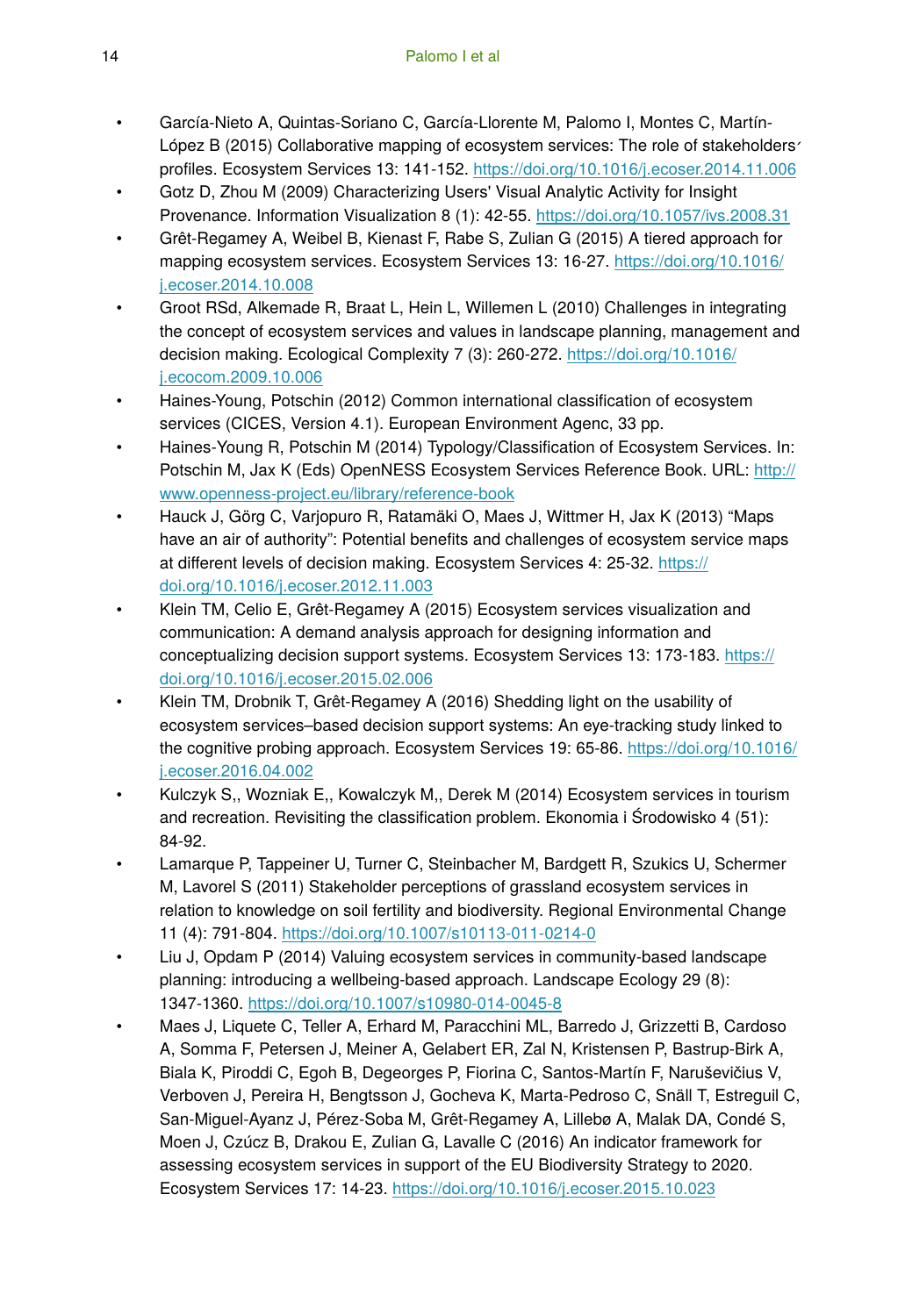- Martín-López B, Gómez-Baggethun E, García-Llorente M, Montes C (2014) Trade-offs across value-domains in ecosystem services assessment. Ecological Indicators 37: 220‑228. <https://doi.org/10.1016/j.ecolind.2013.03.003>
- Martín-López B, Iniesta-Arandia I, García-Llorente M, Palomo I, Casado-Arzuaga I, Del Amo DG, Gómez-Baggethun E, Oteros-Rozas E, Palacios-Agundez I, Willaarts B, González J, Santos-Martín F, Onaindia M, López-Santiago C, Montes C (2012) Uncovering Ecosystem Service Bundles through Social Preferences. PLoS ONE 7 (6): e38970. <https://doi.org/10.1371/journal.pone.0038970>
- Meerbeek KV, Ottoy S, Andrés García Md, Muys B, Hermy M (2016) The bioenergy potential of Natura 2000 - a synergy between climate change mitigation and biodiversity protection. Frontiers in Ecology and the Environment 14 (9): 473-478. [https://](https://doi.org/10.1002/fee.1425) [doi.org/10.1002/fee.1425](https://doi.org/10.1002/fee.1425)
- Nahuelhual L, Ochoa FB, Rojas F, Díaz GI, Carmona A (2016) Mapping social values of ecosystem services: What is behind the map? Ecology and Society 21 (3): . [https://](https://doi.org/10.5751/es-08676-210324) [doi.org/10.5751/es-08676-210324](https://doi.org/10.5751/es-08676-210324)
- Ottoy S, Meerbeek KV, Sindayihebura A, Hermy M, Orshoven JV (2017) Assessing topand subsoil organic carbon stocks of Low-Input High-Diversity systems using soil and vegetation characteristics. Science of The Total Environment 589: 153‑164. [https://](https://doi.org/10.1016/j.scitotenv.2017.02.116) [doi.org/10.1016/j.scitotenv.2017.02.116](https://doi.org/10.1016/j.scitotenv.2017.02.116)
- Palomo I, Felipe-Lucia M, Bennett E, Martín-López B, Pascual U (2016) Disentangling the Pathways and Effects of Ecosystem Service Co-Production. Advances in Ecological Research[. https://doi.org/10.1016/bs.aecr.2015.09.003](https://doi.org/10.1016/bs.aecr.2015.09.003)
- Palomo I, Martín-López B, Potschin M, Haines-Young R, Montes C (2013) National parks, buffer zones and surrounding lands: mapping ecosystem service flows. Ecosystem Services 4: 104‑116.<https://doi.org/10.1016/j.ecoser.2012.09.001>
- Pascual U, Balvanera P, Díaz S, Pataki G, Roth E, Stenseke M, Watson RT, Dessane EB, Islar M, Kelemen E, Maris V, Quaas M, Subramanian SM, Wittmer H, Adlan A, Ahn S, Al-Hafedh YS, Amankwah E, Asah ST, Berry P, Bilgin A, Breslow SJ, Bullock C, Cáceres D, Daly-Hassen H, Figueroa E, Golden CD, Gómez-Baggethun E, González-Jiménez D, Houdet J, Keune H, Kumar R, Ma K, May PH, Mead A, O'Farrell P, Pandit R, Pengue W, Pichis-Madruga R, Popa F, Preston S, Pacheco-Balanza D, Saarikoski H, Strassburg BB, den Belt Mv, Verma M, Wickson F, Yagi N (2017) Valuing nature's contributions to people: the IPBES approach. Current Opinion in Environmental Sustainability 7‑16.<https://doi.org/10.1016/j.cosust.2016.12.006>
- Pastur GM, Peri P, Lencinas M, García-Llorente M, Martín-López B (2015) Spatial patterns of cultural ecosystem services provision in Southern Patagonia. Landscape Ecology 31 (2): 383‑399.<https://doi.org/10.1007/s10980-015-0254-9>
- Quintas-Soriano C, Castro A, García-Llorente M, Cabello J, Castro H (2014) From supply to social demand: a landscape-scale analysis of the water regulation service. Landscape Ecology 29 (6): 1069‑1082.<https://doi.org/10.1007/s10980-014-0032-0>
- Ricaurte LF, Olaya-Rodríguez MH, Cepeda-Valencia J, Lara D, Arroyave-Suárez J, Finlayson CM, Palomo I (2017) Future impacts of drivers of change on wetland ecosystem services in Colombia. Global Environmental Change 44: 158-169. [https://](https://doi.org/10.1016/j.gloenvcha.2017.04.001) [doi.org/10.1016/j.gloenvcha.2017.04.001](https://doi.org/10.1016/j.gloenvcha.2017.04.001)
- Rodela R, Bregt A, Ligtenberg A, Pérez-Soba M, Verweij P (2017) The social side of spatial decision support systems: Investigating knowledge integration and learning.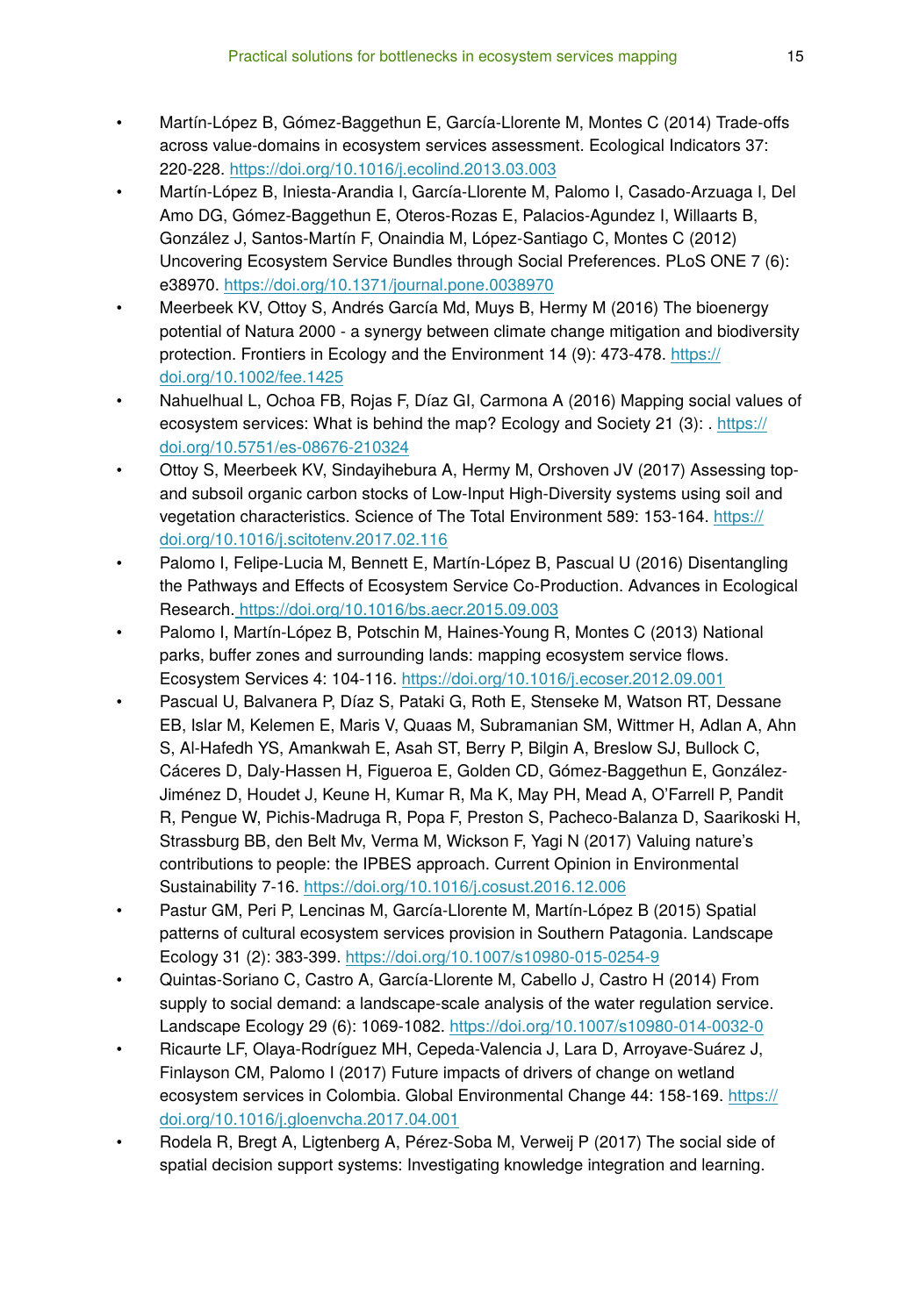Environmental Science & Policy 76: 177‑184. [https://doi.org/10.1016/](https://doi.org/10.1016/j.envsci.2017.06.015) [j.envsci.2017.06.015](https://doi.org/10.1016/j.envsci.2017.06.015)

- Roelens J, Dondeyne S, Orshoven JV, Diels J (2016) Extracting cross sections and water levels of vegetated ditches from LiDAR point clouds. International Journal of Applied Earth Observation and Geoinformation 53: 64‑75. [https://doi.org/10.1016/](https://doi.org/10.1016/j.jag.2016.08.003) [j.jag.2016.08.003](https://doi.org/10.1016/j.jag.2016.08.003)
- Root-Bernstein M, Jaksic F (2017) Making research relevant? Ecological methods and the ecosystem services framework. Earth's Future 5 (7): 664‑678. [https://](https://doi.org/10.1002/2016ef000501) [doi.org/10.1002/2016ef000501](https://doi.org/10.1002/2016ef000501)
- Ruckelshaus M, McKenzie E, Tallis H, Guerry A, Daily G, Kareiva P, Polasky S, Ricketts T, Bhagabati N, Wood S, Bernhardt J (2015) Notes from the field: Lessons learned from using ecosystem service approaches to inform real-world decisions. Ecological Economics 115: 11‑21.<https://doi.org/10.1016/j.ecolecon.2013.07.009>
- Schröter M, Remme R, Sumarga E, Barton D, Hein L (2015) Lessons learned for spatial modelling of ecosystem services in support of ecosystem accounting. Ecosystem Services 13: 64‑69. <https://doi.org/10.1016/j.ecoser.2014.07.003>
- Sharps K, Masante D, Thomas A, Jackson B, Redhead J, May L, Prosser H, Cosby B, Emmett B, Jones L (2017) Comparing strengths and weaknesses of three ecosystem services modelling tools in a diverse UK river catchment. Science of The Total Environment 584–585: 118‑130. <https://doi.org/10.1016/j.scitotenv.2016.12.160>
- Stępniewska M, Łowick i, Lupa P (2017) Possibilities of using the concept of ecosystem services at the regional level in experts' opinions. Ekologia I Środowisko 1 (60): 81‑91.
- Syrbe R, Walz U (2012) Spatial indicators for the assessment of ecosystem services: Providing, benefiting and connecting areas and landscape metrics. Ecological Indicators 21: 80‑88.<https://doi.org/10.1016/j.ecolind.2012.02.013>
- van Zanten B, Van Berkel D, Meentemeyer R, Smith J, Tieskens K, Verburg P (2016) Continental-scale quantification of landscape values using social media data. Proceedings of the National Academy of Sciences 113 (46): 12974-12979. [https://](https://doi.org/10.1073/pnas.1614158113) [doi.org/10.1073/pnas.1614158113](https://doi.org/10.1073/pnas.1614158113)
- Verhagen W, Kukkala A, Moilanen A, van Teeffelen AA, Verburg P (2016) Use of demand and spatial flow in prioritizing areas for ecosystem services. Conservation Biology <https://doi.org/10.1111/cobi.12872>
- Verweij P, Janssen S, Braat L, Eupen Mv, Soba MP, Winograd M, Winter Wd, Cormont A (2016) QUICKScan as a quick and participatory methodology for problem identification and scoping in policy processes. Environmental Science & Policy 66: 47‑61.<https://doi.org/10.1016/j.envsci.2016.07.010>
- Villa F, Bagstad KJ, Voigt B, Johnson GW, Portela R, Honzák M, Batker D (2014) A methodology for adaptable and robust ecosystem services assessment. PloS one 9 (3): e91001. <https://doi.org/10.1371/journal.pone.0091001>
- Vorstius A, Spray C (2015) A comparison of ecosystem services mapping tools for their potential to support planning and decision-making on a local scale. Ecosystem Services 15: 75‑83.<https://doi.org/10.1016/j.ecoser.2015.07.007>
- Werf B Van Der, Adamescu M, Ayromlou M, Bertrand N, Boussard H, Cazacu C, Daele T Van, Datcu S, Frenzel M, V H (2009) SERONTO: A Socio-Ecological Research and Observation Ontology: the core ontology: A Long-Term Biodiversity, Ecosystem and Awareness Research Network. FAO